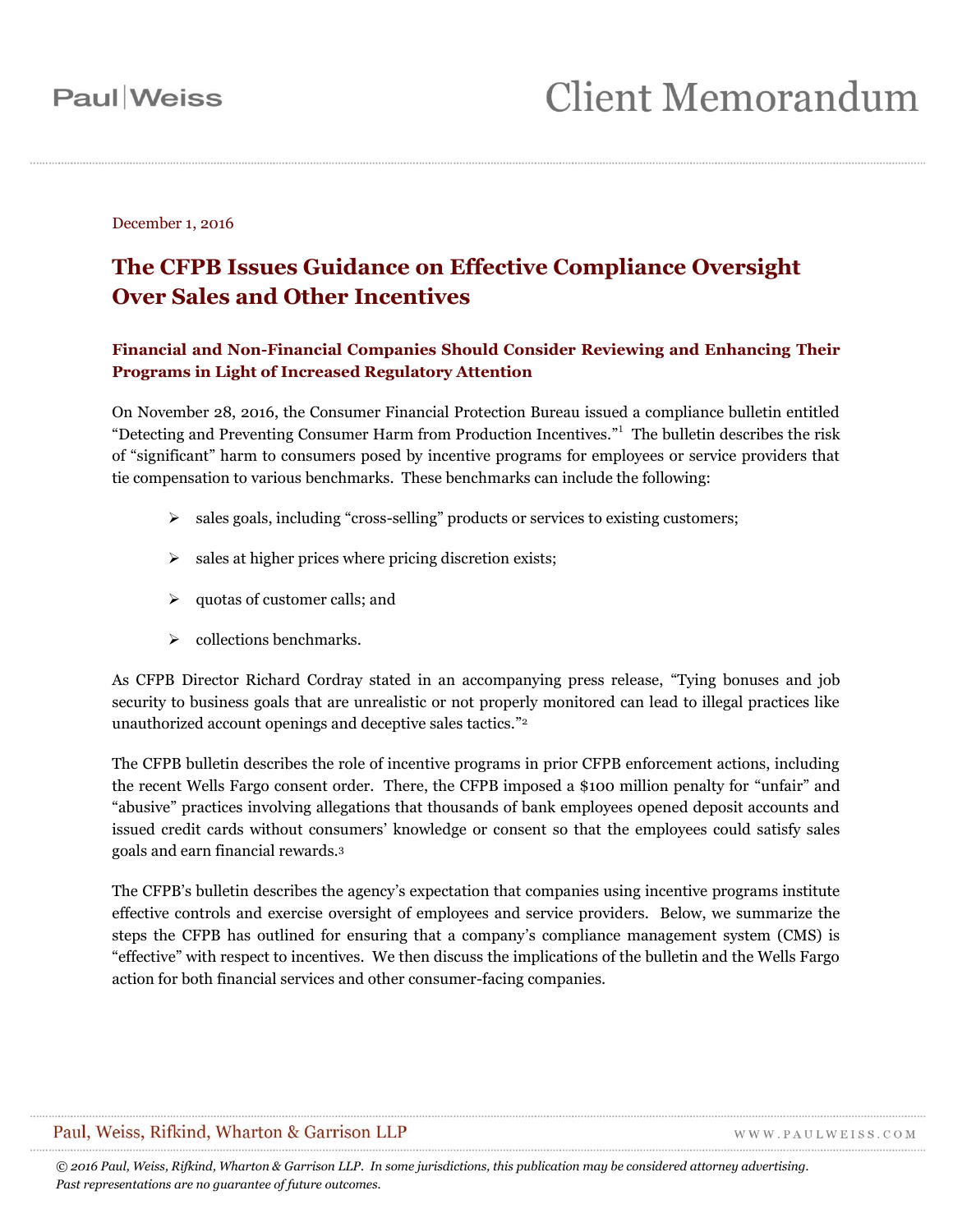#### **The CFPB's Expectations for Effective Compliance Oversight With Respect to Incentives**

As the CFPB has "emphasized repeatedly," a robust compliance management system (CMS) is necessary to detect and prevent legal violations. With respect to incentives, the CFPB recognizes that a supervised entity's CMS should reflect the "risk, nature, and significance" of the incentive programs in place. The "strictest controls" will be necessary where incentives concern products or services "less likely to benefit consumers," reward outcomes "that do not necessarily align with consumer interests," or implicate a significant proportion of employee compensation.

The CFPB outlines the following steps that supervised entities may take (among others) to ensure their CMS is effective:

### **Board of directors and management oversight**

- o The highest levels of corporate leadership should be committed to a culture of customer service and legal compliance with respect to incentives. The CFPB gives as an example "ensuring that consumers are only offered products likely to benefit their interests."
- o Leadership should carefully consider any unintended consequences that might result from incentives structures and should empower compliance personnel to address these risks and provide them adequate resources for doing so.
- o Leadership should set a "tone from the top" that encourages all employees to report problematic behavior without fear of retaliation.

#### **Compliance program**

- o **Policies and procedures.** Among other things, companies should ensure that any sales/collections quotas are "transparent to employees" and "reasonably attainable." They should implement "clear controls" for managing the risk of incentives at "each stage of the product life cycle," including marketing, sales (including account opening), servicing, and collections. Companies should also address "potential conflicts of interest" posed for supervisory personnel who are covered by incentives but also responsible for monitoring the quality of consumer treatment. Procedures should exist for reporting suspected improper behavior.
- o **Training.** Companies should implement "comprehensive training" that addresses topics including: "expectations for incentives, including standards for ethical behavior," common risky behavior involving incentives, and regulatory and business requirements for obtaining and maintaining "evidence of consumer consent."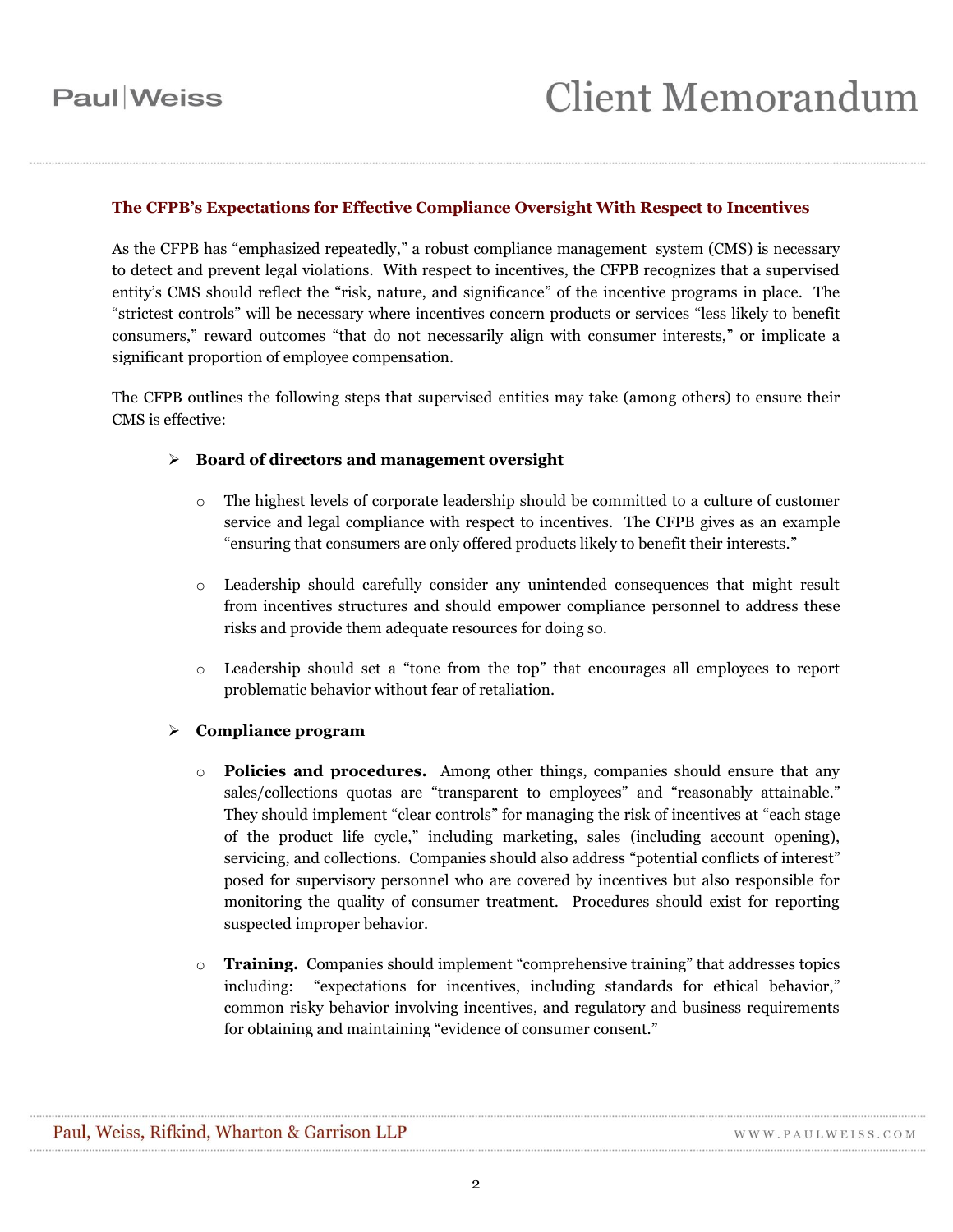## **Paul** Weiss

- o **Monitoring and corrective action.** Companies should implement compliance monitoring programs that track specific metrics designed to flag improper behavior. For instance, monitoring trends in sales and incentive payouts could identity outliers worthy of further investigation. Companies should promptly implement corrective action to address incentive-related problems, including termination of employees, service providers, and managers, as necessary; changes to incentive structures; increased training; and consumer restitution. Corrective action should "ensure that root causes of deficiencies are identified and resolved."
- **Consumer complaint management program.** Companies should collect and analyze consumer complaints for indications that incentives are leading to legal violations or consumer harm.
- **Independent compliance audit.** Companies should schedule audits to address incentive issues across all products or services to which they apply. Audits should be "conducted independently of both the compliance program and the business functions."

### **Observations**

Following the CFPB's bulletin and the Wells Fargo action, banks and other consumer financial services companies should give serious consideration to engaging in a review of their incentive programs and related compliance programs. While not announcing any new elements, the CFPB's bulletin—both in tone and content—sets a demanding standard for such compliance programs. The standard also leaves much room for discretionary judgments as to which a regulator and a company may well disagree. For example, is a certain sales goal "reasonably attainable"? By what metric does a company determine that consumers are, in the CFPB's words, "only offered products likely to benefit their interests"? Unfortunately, the reasonableness of a company's programs will often be assessed in hindsight after legal violations have been discovered. Nevertheless, engaging in—and documenting—a formal review and enhancement of incentive programs and related compliance controls can strengthen a company's position in the face of regulatory scrutiny.

In addition to the CFPB's likely increased supervisory and enforcement focus on incentives,<sup>4</sup> the federal banking agencies are likewise increasingly focused on this issue,<sup>5</sup> as is the New York Department of Financial Services (DFS). Indeed, the DFS recently issued guidance that warns its regulated banks that it will review incentive compensation arrangements as part of its regular examinations process, "including the review of processes in place in identifying and deterring misconduct, participation of frontline business units, effective risk management and internal audit, and effective oversight of the board of directors." 6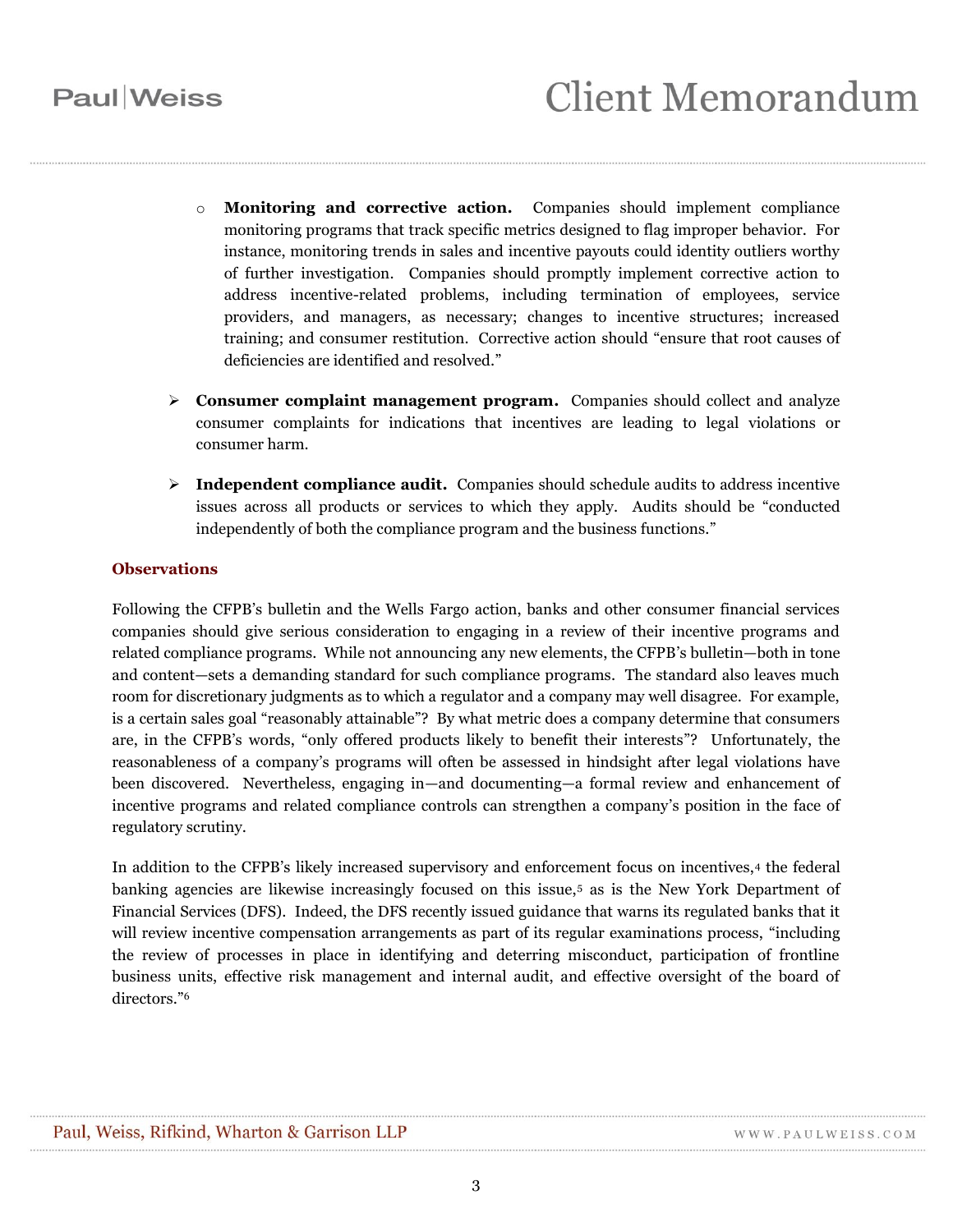# **Client Memorandum**

Finally, companies outside the financial services space should also consider reviewing their incentive programs and related compliance controls. As the CFPB bulletin notes, incentive programs are common in many industries. The recent attention on this issue could well cause the Justice Department, the Federal Trade Commission, State Attorneys General, and other industry regulators to focus on sales and other incentives in consumer-facing businesses as potential progenitors of legal violations.

\* \* \*

This memorandum is not intended to provide legal advice, and no legal or business decision should be based on its content. Questions concerning issues addressed in this memorandum should be directed to:

Roberto J. Gonzalez 202-223-7316 [rgonzalez@paulweiss.com](mailto:rgonzalez@paulweiss.com) Brad S. Karp 212-373-3316 [bkarp@paulweiss.com](mailto:bkarp@paulweiss.com) Elizabeth M. Sacksteder 212-373-3505 [esacksteder@paulweiss.com](mailto:esacksteder@paulweiss.com)

*Associate Jessica Morton contributed to this client alert.*